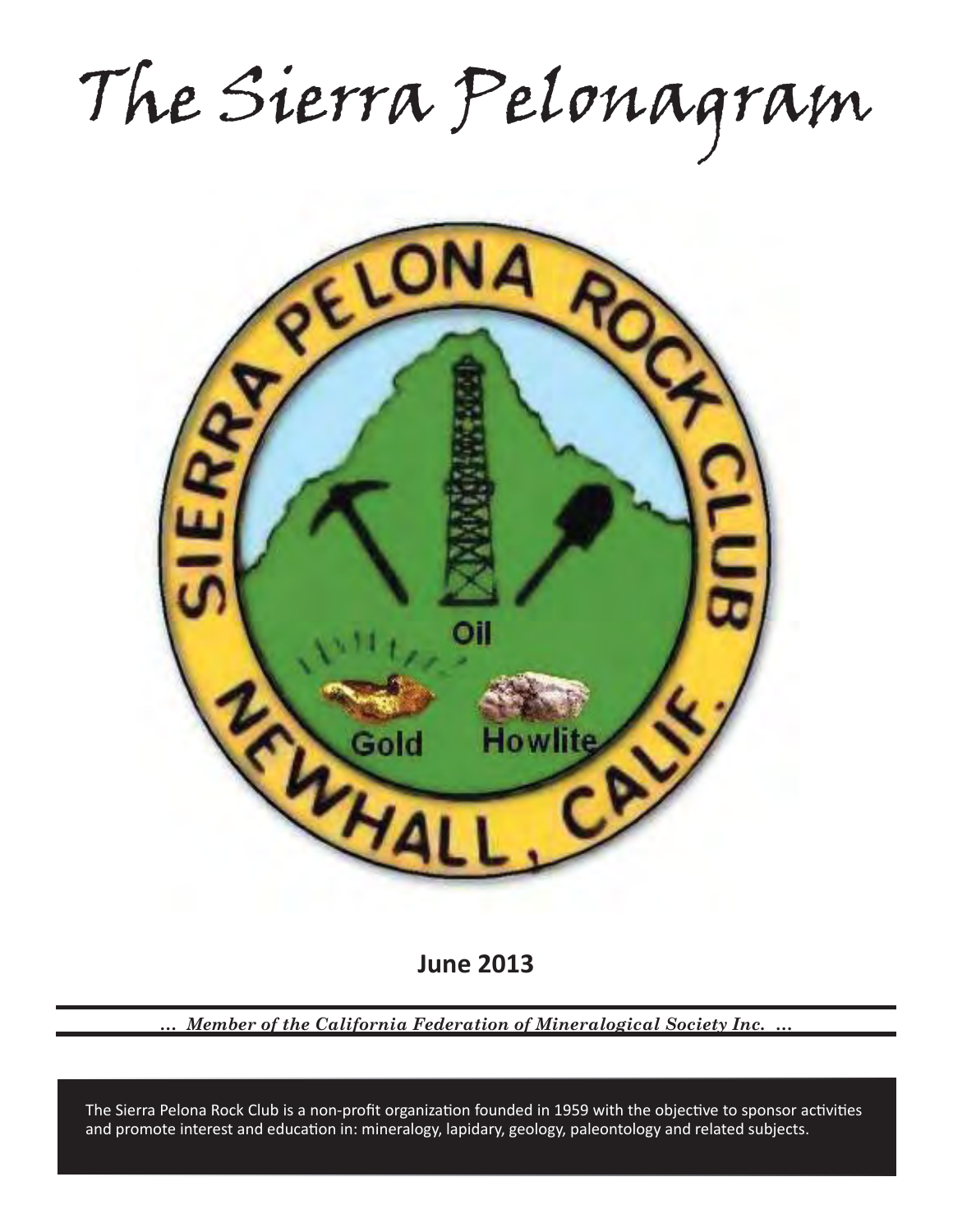#### **Business Meeting**

June 4, 2013 Greenbriar Estates Clubhouse

 The June 4 Business Meeting fell short of a quorum, and so no official business was able to be conducted.

 There was discussion about future actions, as follows: Discussed finances. Storage is coming due in August and taxes in July. We did better this year at PNC Open House than last year (by about \$100).

 There is an upcoming field trip to Moonstone Beach.

 Ron L to provide claim receipts / sheets to Mike S in order to turn them in in August. We need forms at the claim.

 May try to do a weekday field trip to the Natural History Museum in July. Ron L suggested Greg M bring his company from Germany.

 May try to do a dinner the third Tuesday of July and August at Rattlers (or somewhere else).

There are no meetings in July or August. The Pelonagram also will not be published. Have a great summer and watch for announcements for special gatherings.

 We are sorry to announce the passing of long-time club member, Carole Degenfelder. She was a life-member and hasn't been active for some time, so many of you may not know her. I asked Ron Lawrence for a few words about her:

 Carol was in the club for many years and the last ten years or so her being active she was the treasurer.

 She really ran the club since we had a number of presidents and she was the steady rock that kept the club going through the years when the club had its smallest number of members. She did as Heidi does now; she did all that needed to be done.

### **Happy Birthday to all of you! June**:

Connie Flores-Reisbeck June 2 Paul Hobbs June 11 Heidi Webber June 10 Janelle Williams June 3 Akiko Strathmann June 25 **July**: DJ Gervais July 5 Trina Aeen July 28 Ron Rackliff July 28



#### **Officers:**

President – Greg Langewisch Vice-President – Bill Webber Secretary: Heidi Webber Treasurer – Greg Mazourek Federation Director (CFMS/AFMS) – Shep Koss

#### **Chairpersons:**

Claim - Mike Serino Donation Rock Table - Akiko Strathmann Equipment - Bill Webber Field Trips – Open Historian -Open Hospitality – Evelyn Velie Membership – Janelle Williams On-Line Presence (FB and website) - Larry Holt Pelonagram Publisher, Editor – Heidi Webber Programs – Shep Koss Publicity –Bruce Velie Storage - Vlad Litt Sunshine - Brigitte Mazourek

The Sierra Pelona Rock Club, is a member of the California and American Federation of Mineralogical Societies, Inc. (CFMS/AFMS). The general club meetings (Open to the public) are at 7:30 PM, on the 3rd Tuesday of each month at:

## **The Clubhouse of the Greenbrier Mobile Estates EAST 21301 Soledad Canyon Rd Canyon Country, CA 91351**

Contact the Club or the Sierra Pelonagram Editor at:

**Sierra Pelona Rock Club P.O. Box 221256 Newhall, Ca. 91322** Or e-mail: hwebber@pacbell.net *Visit the SPRC website http://www.sierrapelona. com/*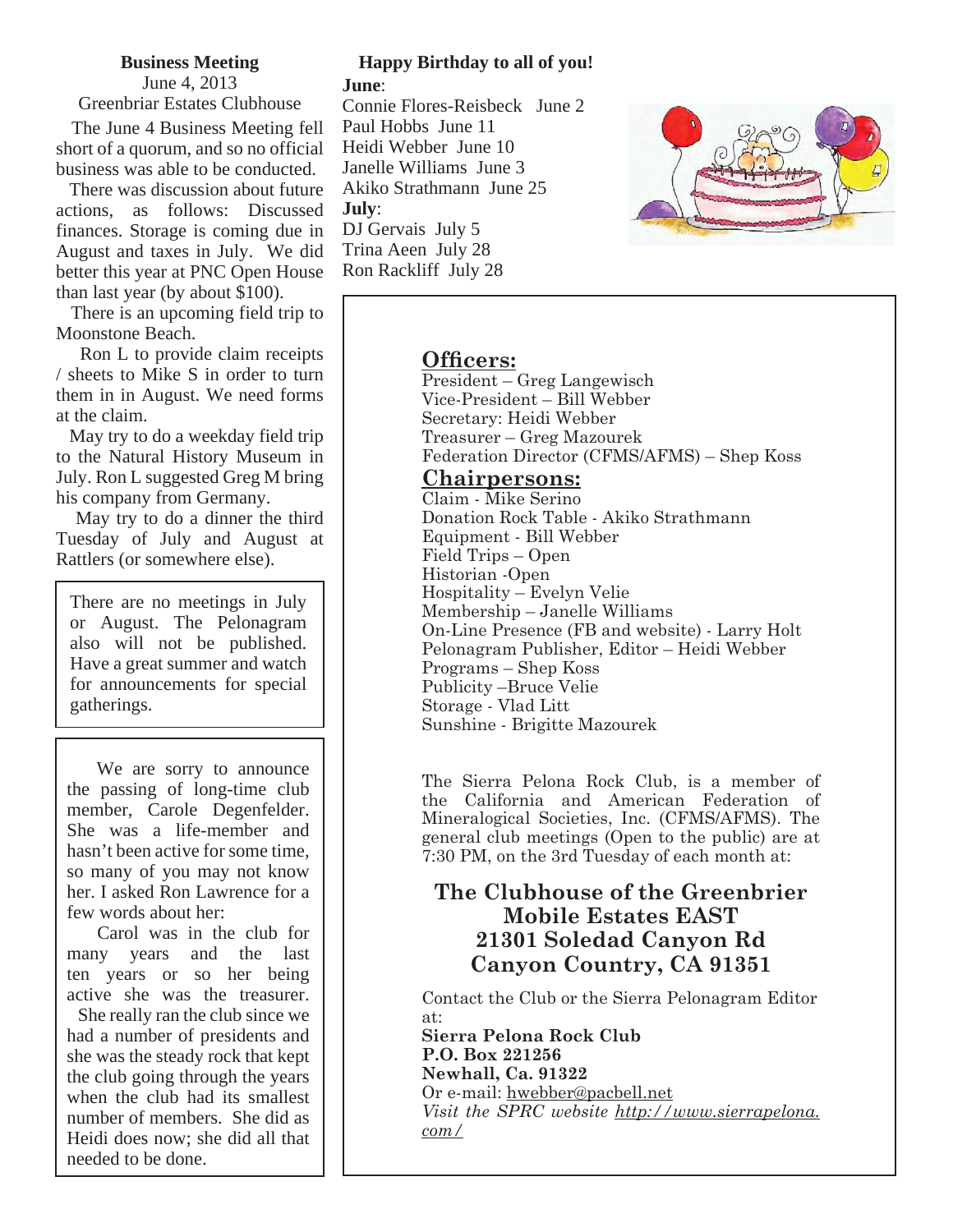

#### Hello All

 I hope everyone is staying cool and enjoying their summer. I know we've already had some really hot days this summer and am glad that we are able to take a break like this to avoid the desert heat. Even though we're on break, we still like to stay in touch with each other. We're already planning a get together at Rattlers on July 23rd @ 6pm and a club workshop on July 27th @ 10am. Stay tuned for other opportunities to get together over the summer break.

 Our next meeting will be Tuesday-September 17th at the clubhouse. This is our show and tell meeting, where everyone should bring in something (rock related) to share with the group. Could be anything from some nice jewelry to a pretty rock you picked up at some far away locale. I encourage everyone to bring something to share. We really need a lot of you to participate to make this a good event!

 That said, I hope you all enjoy the rest of the summer. I'll see you at Rattlers!

#### **June Pelonagram Delay**

*A Message from the Editor*

 If you noticed the lack of a June Pelonagram, there were a couple reasons, the main one being that I had surgery the  $3<sup>rd</sup>$  of June and have been unable to be at my computer to finish the issue until now. So here you are, a little late, but still relevant. Enjoy your summer, be safe and I hope to see you at Rattlers the end of July. Your next issue of the Pelonagram is September when we gear up for the 2013-2014 year. Heidi Webber



## **SPRC General Meeting**

May 21, 2013 Greenbriar Mobile Estates Clubhouse

 The meeting was called to order at 7:40pm. Janelle reported 19 members and one guest: Debbie Schoenman. Greg L. spoke about the club trip to the strawberry onyx. He said the theme of the day seemed to be getting stuck in the sand—even Ron L! However everyone had a great day of collecting and have great memories. He said the workshop at Bill and Heidi Webbers' went great with lots of shade, cuts and polishes. He brought samples of strawberry onyx and a shark tooth from Shark Tooth Hill.

 Greg L. said we had a good table at the Placerita Open House, plenty of help and we made some money. The May trip is to the North Edwards claim, Trina's Flats for chert, District G for jasper, agate and chert and a weenie roast at the claim, asking for \$3 for lunch and if you want to bring something to share, please do.

We welcomed our newest member Roxanne Heagey.

 Greg announced that the June 9 potluck would be in place of the General Meeting. There will be a White Elephant auction, Bingo and lots of food. Bruce asked that people email him and Evelyn with what they would be bringing so they can be sure of a nice variety.

 June's Field Trip will be to Moonstone Beach on June 21. Camping is available, but you need to reserve right away. Greg will be sending out an email to firm up plans, meeting places, etc.

 There will be no July and August meetings or field trips. Often there is a club dinner at a local restaurant called by the president and all will be notified by email.

There will be no July and August Pelonagram.

 September's meeting will be show and tell. Remember to bring your projects and finds from over the summer. Ron L brought slabs to sell for \$4 to go into the club coffers.

The meeting was adjourned at 8pm for Greg M's program.

Respectfully Submitted

Heidi Webber, Secretary SPRC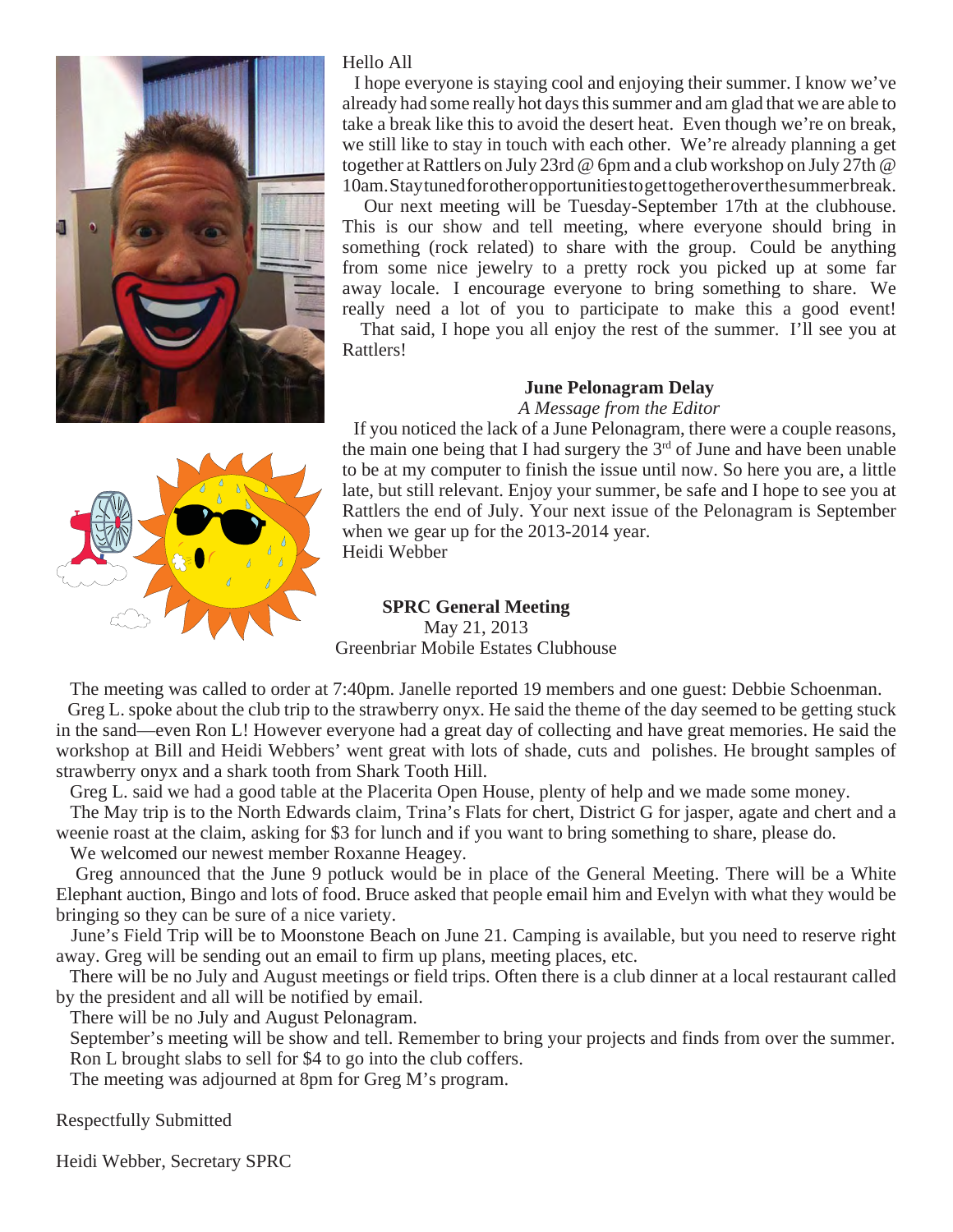## **Chalcedony**



 **Chalcedony** /kælˈsɛdəni/ is a cryptocrystalline form of silica, composed of very fine intergrowths of the minerals quartz and moganite. These are both silica minerals, but they differ in that quartz has a trigonal crystal structure, while moganite is monoclinic. Chalcedony's standard chemical structure (based on the chemical structure of quartz) is  $SiO_2$  (silicon dioxide).

 Chalcedony has a waxy luster, and may be semitransparent or translucent. It can assume a wide range of colors, but those most commonly seen are white to gray, grayish-blue or a shade of brown ranging from pale to nearly black.

 The name *chalcedony* comes from the Latin *chalcedonius* (alternatively spelled *calchedonius*).

 The name appears first in Pliny the Elder's *Naturalis Historia* as a term for a translucid kind of Jaspis. The name is probably derived from the town Chalcedon in Asia Minor. A little later the Greek word *khalkedon* (χαλκηδών) appears in the Book of Revelation (Apc 21,19). It is a Hapax legomenon, a word found nowhere else, so it is impossible to tell whether the precious gem mentioned in the Bible is the same mineral known by this name today.

 Chalcedony occurs in a wide range of varieties. Many semi-precious gemstones are in fact forms of chalcedony. The more notable varieties of chalcedony are as follows:



**Agate** is a variety of chalcedony with multi-colored curved or angular banding. Fire agate shows iridescent phenomena on a brown background; iris agate shows exceptional iridescence when light (especially pinpointed light) is shone through the stone. Landscape agate is chalcedony with a number of different mineral impurities making the stone resemble landscapes.



**Chrysoprase** (also spelled chrysophrase) is a green variety of chalcedony, which has been colored by nickel oxide. (The darker varieties of chrysoprase are also referred to as prase. However, the term prase is also used to describe green quartz, and to a certain extent is a color-descriptor, rather than a rigorously defined mineral variety.)



**Moss agate** contains green filament-like inclusions, giving it the superficial appearance of moss or blue cheese. There is also tree agate which is similar to moss agate except it is solid white with green filaments whereas moss agate usually has a transparent background, so the "moss" appears in 3D. It is not a true form of agate, as it lacks agate's defining feature of concentric banding.



**Aventurine** is a form of chalcedony, characterized by its translucency and the presence of platy mineral inclusions that give a shimmering or glistening effect termed aventurescence. Chrome-bearing fuchsite (a variety of muscovite mica) is the classic inclusion, and gives a silvery green or blue sheen. Oranges and browns are attributed to hematite or goethite.